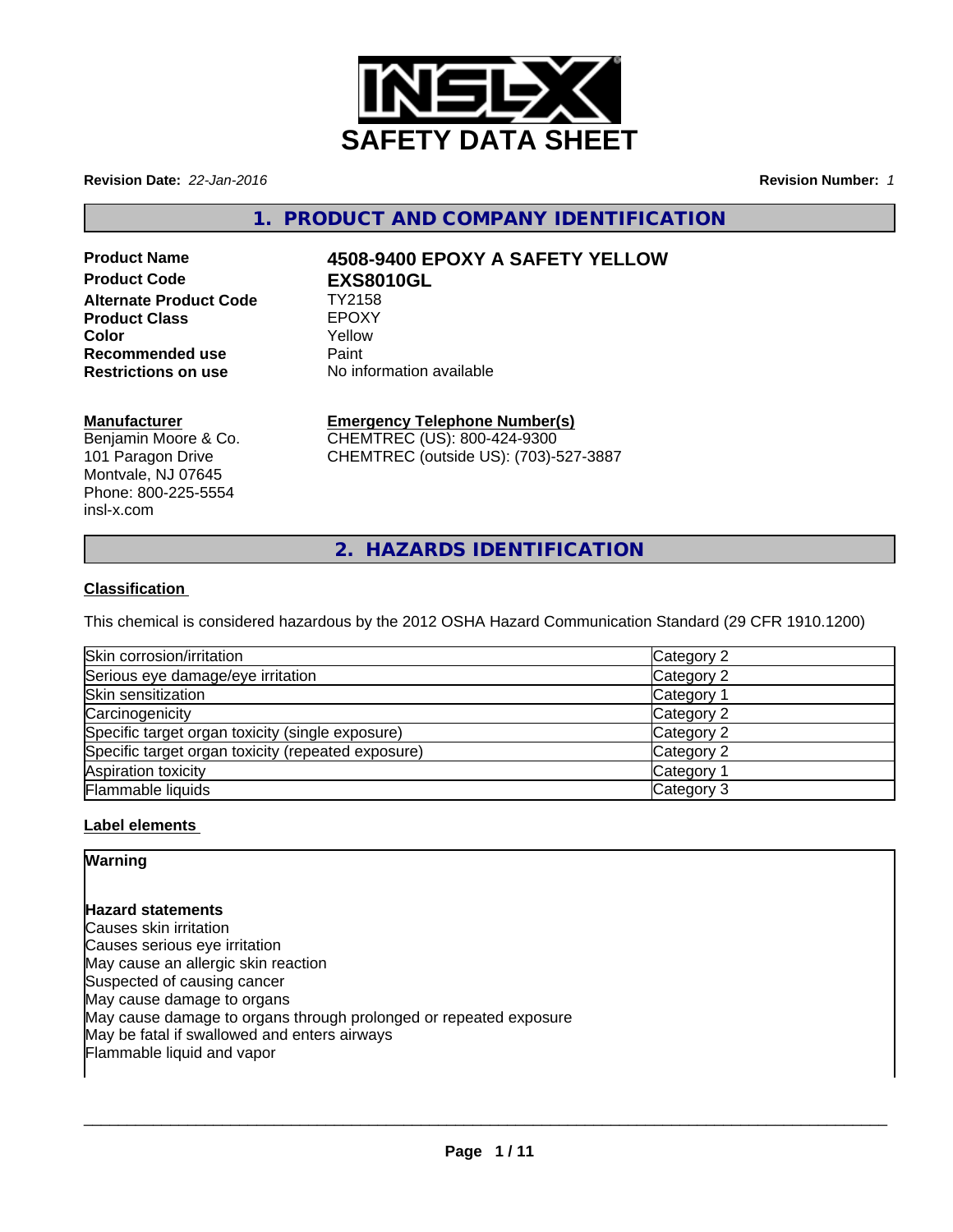

**Appearance** liquid **Odor** solvent

# **Precautionary Statements - Prevention**

Obtain special instructions before use

Do not handle until all safety precautions have been read and understood

Use personal protective equipment as required

Wash face, hands and any exposed skin thoroughly after handling

Contaminated work clothing should not be allowed out of the workplace

Do not breathe dust/fume/mist/vapors/spray

Do not eat, drink or smoke when using this product

Keep away from heat/sparks/open flames/hot surfaces, no smoking

Keep container tightly closed

Ground/bond container and receiving equipment

Use explosion-proof electrical/ventilating/lighting/equipment

Use only non-sparking tools

Take precautionary measures against static discharge

Wear protective gloves/protective clothing/eye protection/face protection

# **Precautionary Statements - Response**

If exposed or concerned get medical attention

## **Eyes**

If in eyes rinse cautiously with water for several minutes. Remove contact lenses, if present and easy to do. Continue rinsing

If eye irritation persists get medical attention

# **Skin**

If skin irritation or rash occurs get medical attention

If on skin (or hair) take off immediately all contaminated clothing. Rinse skin with water

Wash contaminated clothing before reuse

# **Ingestion**

If swallowed immediately call a POISON CENTER or physician

Do NOT induce vomiting

#### **Fire**

In case of fire use CO2, dry chemical, or foam for extinction

#### **Precautionary Statements - Storage**

Store locked up Store in a well-ventilated place. Keep cool

# **Precautionary Statements - Disposal**

Dispose of contents/container to an approved waste disposal plant

# **Hazards not otherwise classified (HNOC)**

Not Applicable

#### **Other information**

No information available

#### **Other hazards**

**IMPORTANT:** Designed to be mixed with other components. Mixture will have hazards of all components. Before opening packages, read all warning labels. Follow all precautions.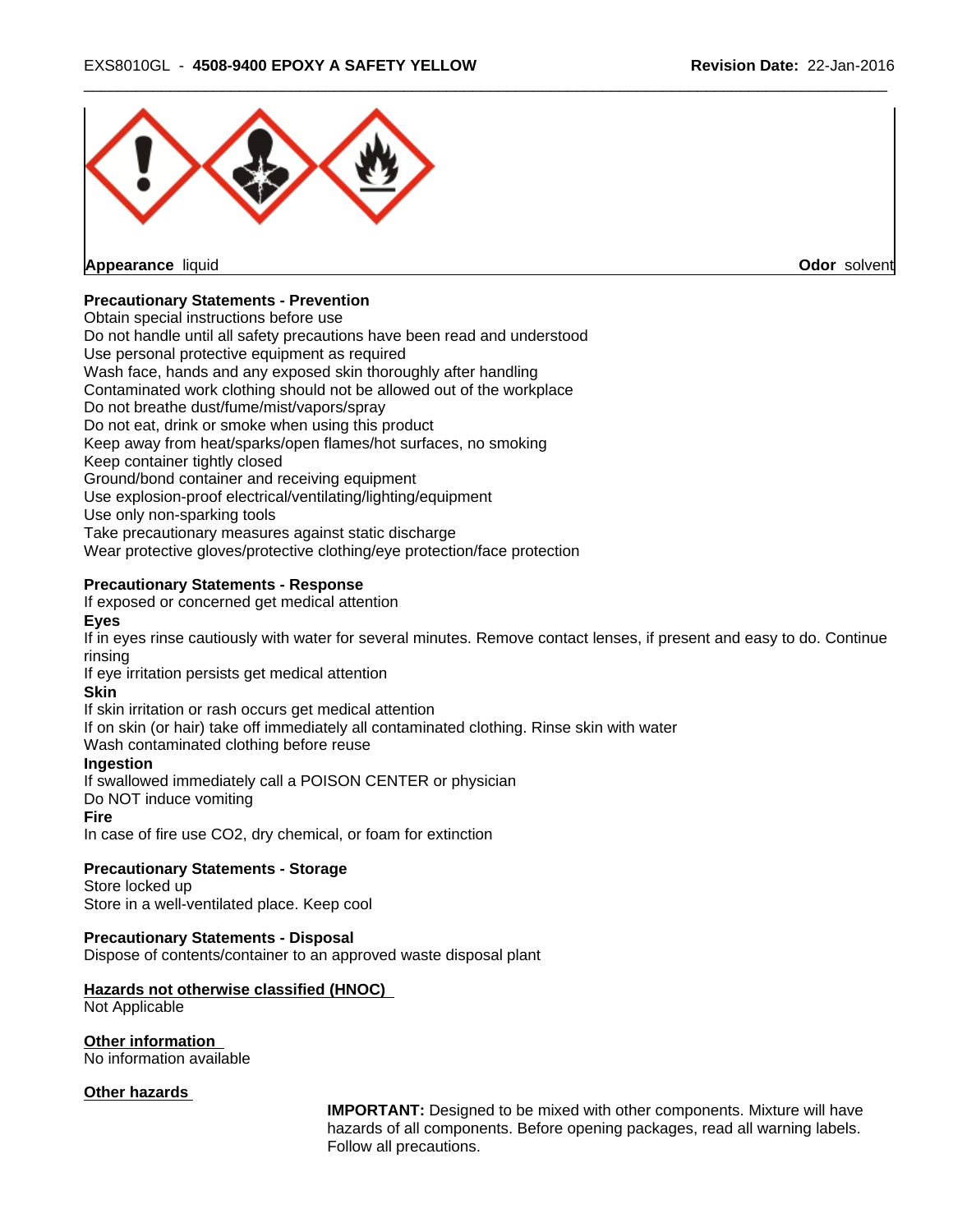# **3. COMPOSITION INFORMATION ON COMPONENTS**

| <b>Chemical Name</b>                       | <b>CAS-No</b>  | Weight % (max) |
|--------------------------------------------|----------------|----------------|
| Kaolin                                     | 1332-58-7      | 25             |
| Benzvl alcohol                             | $100 - 51 - 6$ |                |
| Xvlene                                     | 1330-20-7      |                |
| Propylene glycol monomethyl ether          | 107-98-2       |                |
| Solvent naphtha, petroleum, light aromatic | 64742-95-6     | 10             |
| Titanium dioxide                           | 13463-67-7     | 10             |
| 1,2,4-Trimethylbenzene                     | 95-63-6        |                |
| Ethyl benzene                              | $100 - 41 - 4$ |                |
| Triethylenetetramine                       | $112 - 24 - 3$ |                |

# **4. FIRST AID MEASURES**

#### **First aid measures**

| <b>General Advice</b>                            | If symptoms persist, call a physician. Show this safety data sheet to the doctor in<br>attendance.                                                                                                                      |
|--------------------------------------------------|-------------------------------------------------------------------------------------------------------------------------------------------------------------------------------------------------------------------------|
| <b>Eye Contact</b>                               | Immediately flush with plenty of water. After initial flushing, remove any contact<br>lenses and continue flushing for at least 15 minutes. Keep eye wide open while<br>rinsing. If symptoms persist, call a physician. |
| <b>Skin Contact</b>                              | Wash off immediately with soap and plenty of water removing all contaminated<br>clothes and shoes. If skin irritation persists, call a physician.                                                                       |
| <b>Inhalation</b>                                | Move to fresh air. If symptoms persist, call a physician.<br>If not breathing, give artificial respiration. Call a physician immediately.                                                                               |
| Ingestion                                        | Clean mouth with water and afterwards drink plenty of water. Do not induce<br>vomiting without medical advice. Never give anything by mouth to an unconscious<br>person. Consult a physician.                           |
| <b>Protection Of First-Aiders</b>                | Use personal protective equipment.                                                                                                                                                                                      |
| <b>Most Important</b><br><b>Symptoms/Effects</b> | No information available.                                                                                                                                                                                               |
| <b>Notes To Physician</b>                        | Treat symptomatically.                                                                                                                                                                                                  |

**5. FIRE-FIGHTING MEASURES**

| Vapors may travel considerable distance to a source of<br>ignition and flash back. Vapors may cause flash fire.                              |
|----------------------------------------------------------------------------------------------------------------------------------------------|
| Foam, dry powder or water. Use extinguishing measures<br>that are appropriate to local circumstances and the<br>surrounding environment.     |
| As in any fire, wear self-contained breathing apparatus<br>pressure-demand, MSHA/NIOSH (approved or equivalent)<br>and full protective gear. |
|                                                                                                                                              |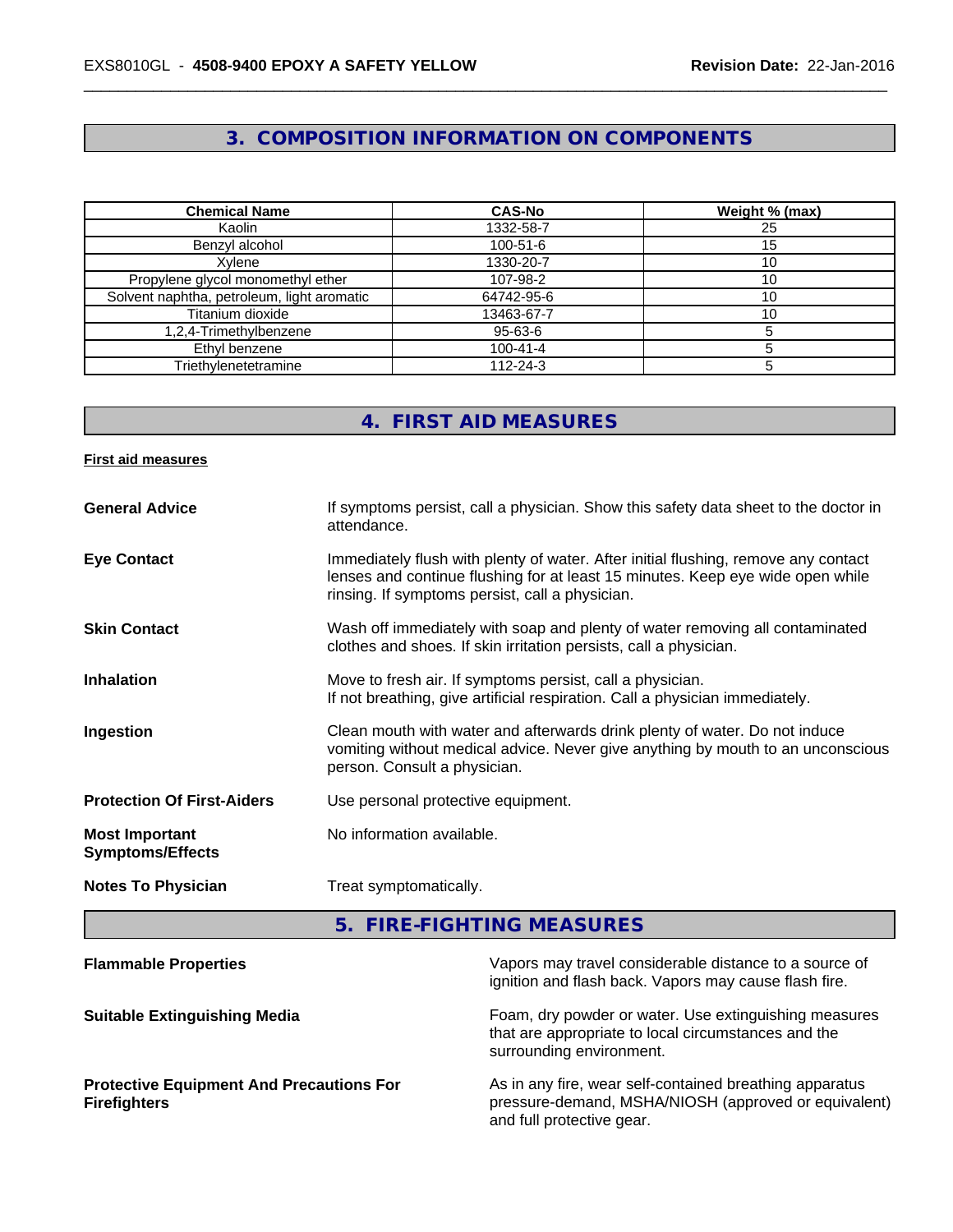| <b>Hazardous Combustion Products</b>                                                         | Burning may result in carbon dioxide, carbon monoxide<br>and other combustion products of varying composition<br>which may be toxic and/or irritating.                                                                                                                                         |  |  |  |
|----------------------------------------------------------------------------------------------|------------------------------------------------------------------------------------------------------------------------------------------------------------------------------------------------------------------------------------------------------------------------------------------------|--|--|--|
| <b>Specific Hazards Arising From The Chemical</b>                                            | Flammable. Flash back possible over considerable<br>distance. Keep product and empty container away from<br>heat and sources of ignition. Closed containers may<br>rupture if exposed to fire or extreme heat. Thermal<br>decomposition can lead to release of irritating gases and<br>vapors. |  |  |  |
| <b>Sensitivity To Mechanical Impact</b>                                                      | No.                                                                                                                                                                                                                                                                                            |  |  |  |
| <b>Sensitivity To Static Discharge</b>                                                       | Yes                                                                                                                                                                                                                                                                                            |  |  |  |
| <b>Flash Point Data</b><br>Flash Point (°F)<br>Flash Point (°C)<br><b>Flash Point Method</b> | 80<br>27<br><b>PMCC</b>                                                                                                                                                                                                                                                                        |  |  |  |
| <b>Flammability Limits In Air</b>                                                            |                                                                                                                                                                                                                                                                                                |  |  |  |
| <b>Lower Explosion Limit</b><br><b>Upper Explosion Limit</b>                                 | Not available<br>Not available                                                                                                                                                                                                                                                                 |  |  |  |
| Health: 2<br><b>NFPA</b><br><b>Flammability: 3</b>                                           | <b>Instability: 0</b><br><b>Special: Not Applicable</b>                                                                                                                                                                                                                                        |  |  |  |
| <b>NIEDA LANARA</b>                                                                          |                                                                                                                                                                                                                                                                                                |  |  |  |

#### **NFPA Legend**

- 0 Not Hazardous
- 1 Slightly
- 2 Moderate
- 3 High
- 4 Severe

*The ratings assigned are only suggested ratings, the contractor/employer has ultimate responsibilities for NFPA ratings where this system is used.*

*Additional information regarding the NFPA rating system is available from the National Fire Protection Agency (NFPA) at www.nfpa.org.*

# **6. ACCIDENTAL RELEASE MEASURES**

| <b>Personal Precautions</b>      | Remove all sources of ignition. Take precautions to prevent flashback. Ground<br>and bond all containers and handling equipment. Take precautionary measures<br>against static discharges. Ensure adequate ventilation. Avoid contact with skin,<br>eyes and clothing. Use personal protective equipment.  |  |
|----------------------------------|------------------------------------------------------------------------------------------------------------------------------------------------------------------------------------------------------------------------------------------------------------------------------------------------------------|--|
| <b>Other Information</b>         | Prevent further leakage or spillage if safe to do so. Do not allow material to<br>contaminate ground water system. Prevent product from entering drains. Do not<br>flush into surface water or sanitary sewer system. Local authorities should be<br>advised if significant spillages cannot be contained. |  |
| <b>Environmental Precautions</b> | See Section 12 for additional Ecological Information.                                                                                                                                                                                                                                                      |  |
| <b>Methods For Clean-Up</b>      | Dam up. Soak up with inert absorbent material. Use a non-sparking or explosion<br>proof means to transfer material to a sealed, appropriate container for disposal.<br>Clean contaminated surface thoroughly.                                                                                              |  |
|                                  |                                                                                                                                                                                                                                                                                                            |  |

# **7. HANDLING AND STORAGE**

Handling **Handling** Avoid contact with skin, eyes and clothing. Wear personal protective equipment.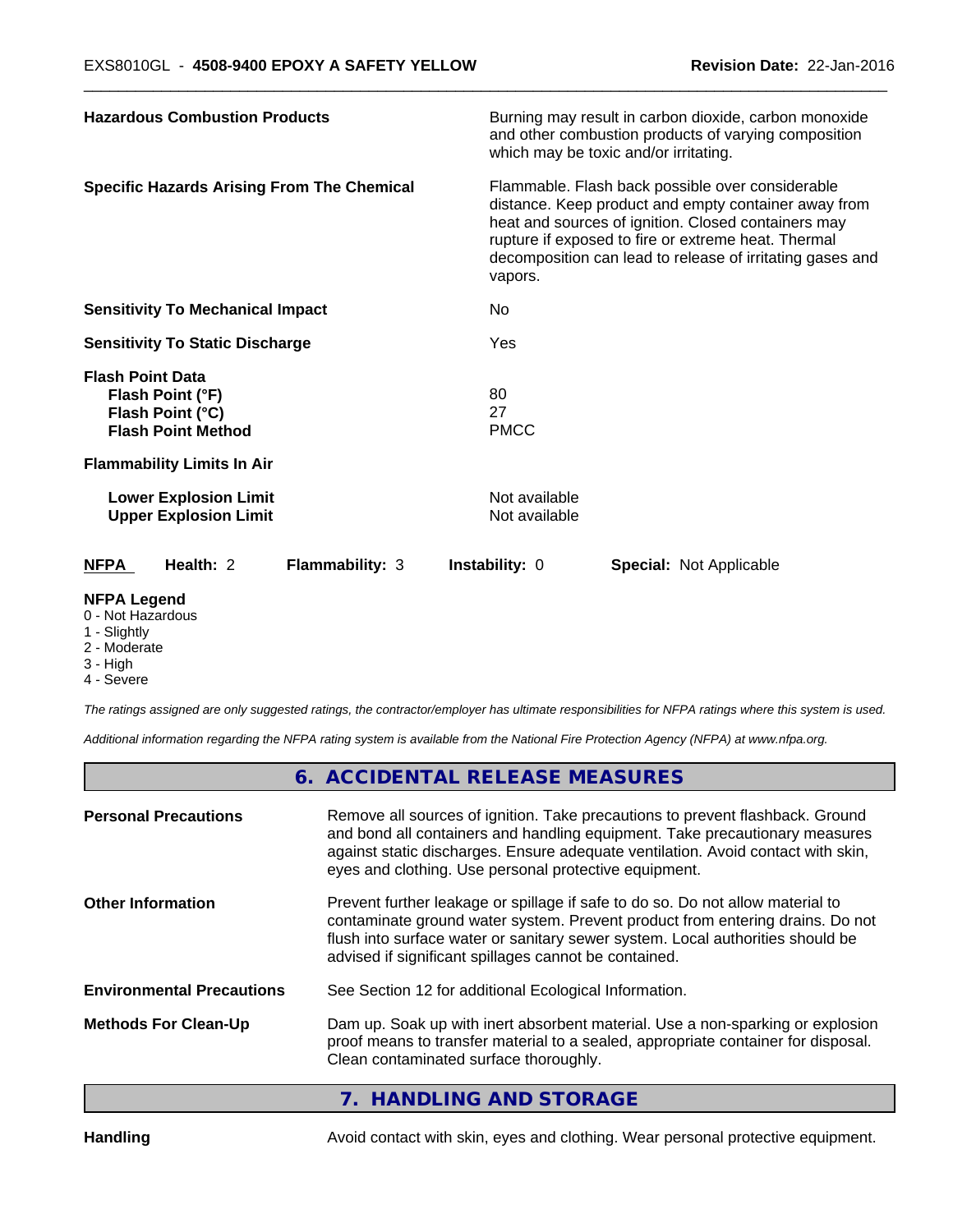|                               | Do not breathe vapors or spray mist. Use only in ventilated areas. Prevent vapor<br>build-up by providing adequate ventilation during and after use.                                                                                                                                                                                                                                                                                           |
|-------------------------------|------------------------------------------------------------------------------------------------------------------------------------------------------------------------------------------------------------------------------------------------------------------------------------------------------------------------------------------------------------------------------------------------------------------------------------------------|
|                               | Take precautionary measures against static discharges. To avoid ignition of<br>vapors by static electricity discharge, all metal parts of the equipment must be<br>grounded. Keep away from heat, sparks and flame. Do not smoke. Extinguish all<br>flames and pilot lights, and turn off stoves, heaters, electric motors and other<br>sources of ignition during use and until all vapors are gone. Ignition and/or flash<br>back may occur. |
| <b>Storage</b>                | Keep containers tightly closed in a dry, cool and well-ventilated place. Keep away<br>from heat. Keep away from open flames, hot surfaces and sources of ignition.<br>Keep in properly labeled containers. Keep out of the reach of children.                                                                                                                                                                                                  |
| <b>Incompatible Materials</b> | Incompatible with strong acids and bases and strong oxidizing agents.                                                                                                                                                                                                                                                                                                                                                                          |
|                               | Technical measures/Precautions Ensure adequate ventilation. Use only where airflow will keep vapors from building<br>up in or near the work area in adjoining rooms. Comply with all national, state, and<br>local codes pertaining to the storage, handling, dispensing and disposal of<br>flammable liquids.                                                                                                                                 |
|                               | Dissipate static electricity during transfer by grounding and bonding containers<br>and equipment before transferring material. All equipment should be non-sparking<br>and explosion proof. Use explosion proof electrical equipment for ventilation,<br>lighting and material handling.                                                                                                                                                      |
|                               |                                                                                                                                                                                                                                                                                                                                                                                                                                                |

# **8. EXPOSURE CONTROLS / PERSONAL PROTECTION**

#### **Exposure Limits**

| <b>Chemical Name</b>              | <b>ACGIH</b>               | <b>OSHA</b>                      |
|-----------------------------------|----------------------------|----------------------------------|
| Kaolin                            | $2 \text{ mg/m}^3$ - TWA   | 15 mg/m <sup>3</sup> - TWA total |
|                                   |                            | $5 \text{ mg/m}^3$ - TWA         |
| Xylene                            | 100 ppm $-$ TWA            | 100 ppm - TWA                    |
|                                   | 150 ppm - STEL             | 435 mg/m <sup>3</sup> - TWA      |
| Propylene glycol monomethyl ether | 100 ppm - TWA              | N/E                              |
|                                   | 150 ppm - STEL             |                                  |
| Titanium dioxide                  | 10 mg/m <sup>3</sup> - TWA | 15 mg/m $3$ - TWA                |
| Ethyl benzene                     | 20 ppm - TWA               | 100 ppm - TWA                    |
|                                   |                            | 435 mg/m $3$ - TWA               |

#### **Legend**

ACGIH - American Conference of Governmental Industrial Hygienists Exposure Limits OSHA - Occupational Safety & Health Administration Exposure Limits N/E - Not Established

#### **Appropriate engineering controls**

**Engineering Measures** Ensure adequate ventilation, especially in confined areas.

# **Personal Protective Equipment**

**Eye/Face Protection** Safety glasses with side-shields.

**Skin Protection** Long sleeved clothing. Protective gloves.<br> **Respiratory Protection** Use only with adequate ventilation. In ope Use only with adequate ventilation. In operations where exposure limits are exceeded, use a NIOSH approved respirator that has been selected by a technically qualified person for the specific work conditions. When spraying the product or applying in confined areas, wear a NIOSH approved respirator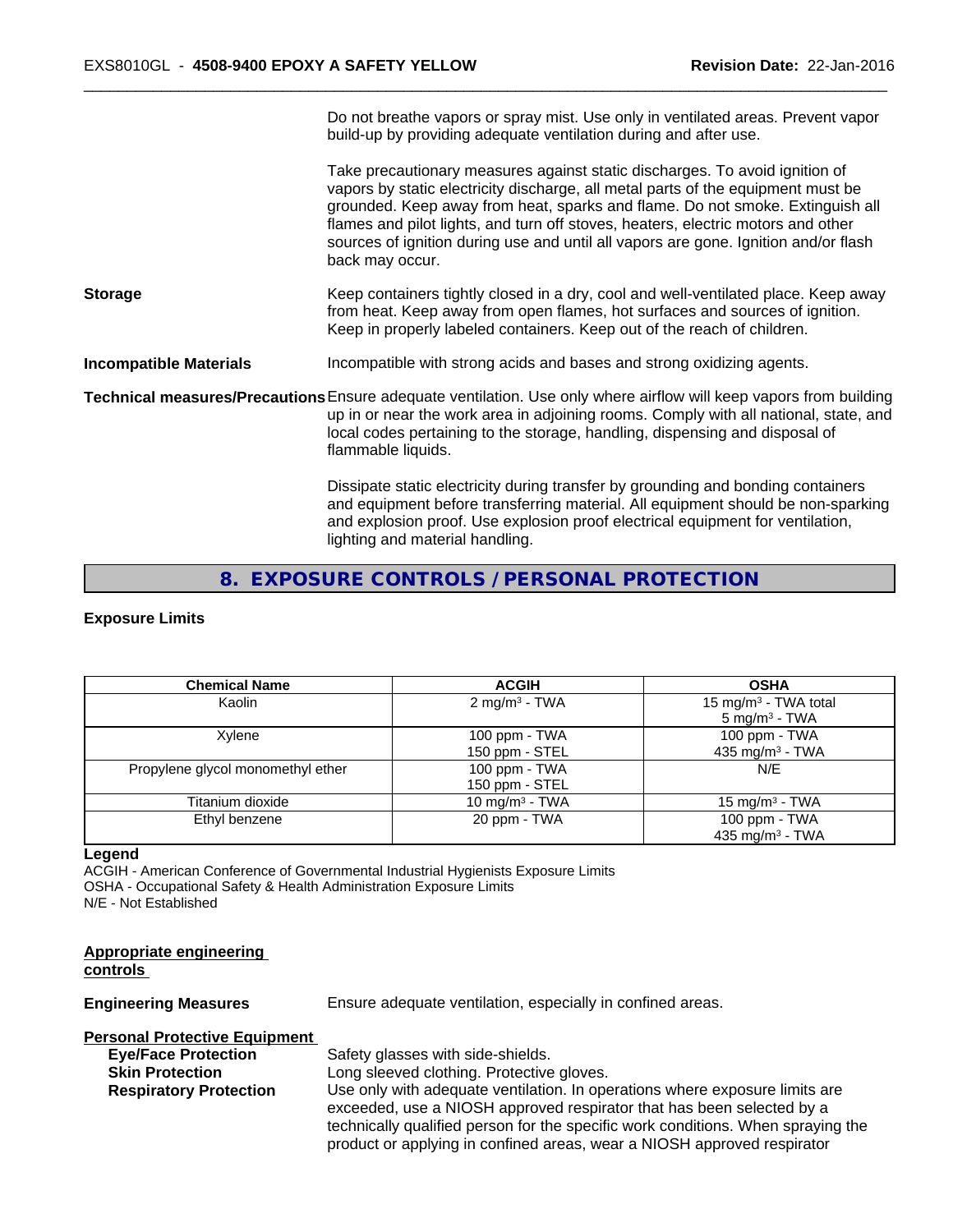specified for paint spray or organic vapors.

**Hygiene Measures** Avoid contact with skin, eyes and clothing. Remove and wash contaminated clothing before re-use. Wash thoroughly after handling.

# **9. PHYSICAL AND CHEMICAL PROPERTIES**

**Appearance** liquid **Odor** solvent **Odor Threshold** No information available **Density (lbs/gal)** 9.85 - 9.95 **Specific Gravity** 1.18 - 1.19 **pH** No information available **Viscosity (cps)** No information available **Solubility Note 2008 Note 2008 Note 2008 Note 2008 Note 2008 Note 2008 Note 2008 Note 2008 Note 2008 Note 2008 Note 2008 Note 2008 Note 2008 Note 2008 Note 2008 Note 2008 Note 2008 Note Water Solubility Water Solubility No information available Evaporation Rate No information available No information available Vapor Pressure** No information available **Vapor Density**<br> **We Solids**<br>
We Solids
2018 **Wt. % Solids** 70 - 80<br> **Vol. % Solids** 60 - 70 **Vol. % Solids** 60 - 70<br> **Wt. % Volatiles** 20 - 30 **Wt. % Volatiles** 20 - 30 **Vol. % Volatiles VOC Regulatory Limit (g/L)** < 340 **Boiling Point (°F)** 248 **Boiling Point (°C)** 120 **Freezing Point (°F)** The state of the state of the Noinformation available **Freezing Point (°C)** The state of the Monometer of Noinformation available **Flash Point (°F)** 80 **Flash Point (°C)** 27 **Flash Point Method**<br> **Flammability (solid, gas)**<br> **Example 2018** PMCC<br> **PMCC**<br>
Not applicable **Flammability** (solid, gas) **Upper Explosion Limit Contract Contract Contract Contract Contract Contract Contract Contract Contract Contract Contract Contract Contract Contract Contract Contract Contract Contract Contract Contract Contract Contract Lower Explosion Limit**<br> **Autoignition Temperature (°F)**<br> **Autoignition Temperature (°F)**<br> **Autoignition Temperature (°F) Autoignition Temperature (°F) Autoignition Temperature (°C)** No information available **Decomposition Temperature (°F)** No information available **Decomposition Temperature (°C)** No information available **Partition Coefficient (n-octanol/water)** No information available

# **10. STABILITY AND REACTIVITY**

| <b>Reactivity</b>                         | No data available                                                                                                         |
|-------------------------------------------|---------------------------------------------------------------------------------------------------------------------------|
| <b>Chemical Stability</b>                 | Stable under normal conditions. Hazardous polymerisation<br>does not occur.                                               |
| <b>Conditions To Avoid</b>                | Keep away from open flames, hot surfaces, static<br>electricity and sources of ignition. Sparks. Elevated<br>temperature. |
| <b>Incompatible Materials</b>             | Incompatible with strong acids and bases and strong<br>oxidizing agents.                                                  |
| <b>Hazardous Decomposition Products</b>   | Thermal decomposition can lead to release of irritating<br>gases and vapors.                                              |
| <b>Possibility Of Hazardous Reactions</b> | None under normal conditions of use.                                                                                      |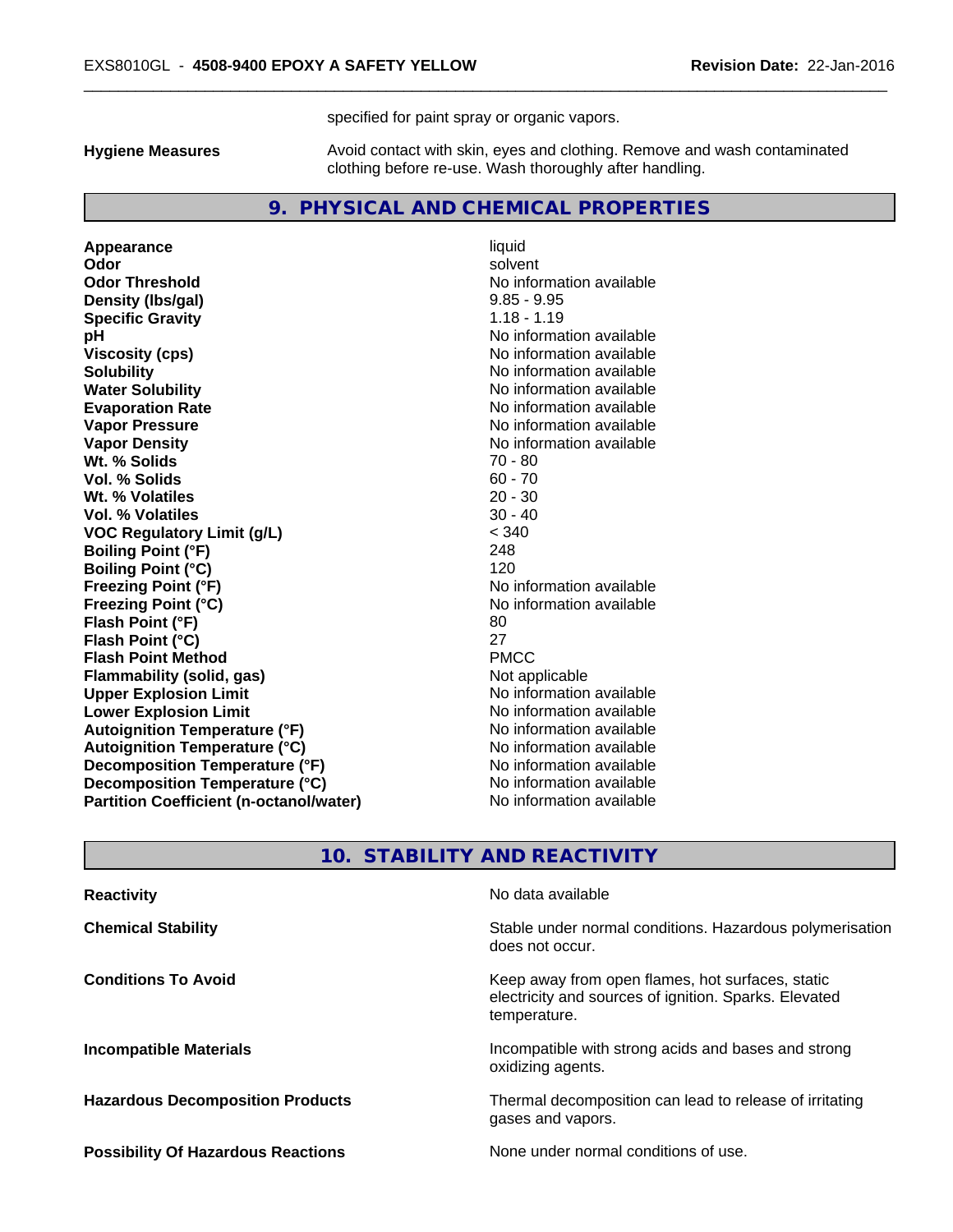# **11. TOXICOLOGICAL INFORMATION**

| <b>Product Information</b>                                  |                                                                                                                                                                                                                                                               |
|-------------------------------------------------------------|---------------------------------------------------------------------------------------------------------------------------------------------------------------------------------------------------------------------------------------------------------------|
| Information on likely routes of exposure                    |                                                                                                                                                                                                                                                               |
| <b>Principal Routes of Exposure</b>                         | Eye contact, skin contact and inhalation.                                                                                                                                                                                                                     |
| <b>Acute Toxicity</b>                                       |                                                                                                                                                                                                                                                               |
| <b>Product Information</b>                                  | Repeated or prolonged exposure to organic solvents may lead to permanent brain<br>and nervous system damage. Intentional misuse by deliberately concentrating and<br>inhaling vapors may be harmful or fatal.                                                 |
| Information on toxicological effects                        |                                                                                                                                                                                                                                                               |
| <b>Symptoms</b>                                             | No information available                                                                                                                                                                                                                                      |
|                                                             | Delayed and immediate effects as well as chronic effects from short and long-term exposure                                                                                                                                                                    |
| Eye contact                                                 | Contact with eyes may cause irritation.                                                                                                                                                                                                                       |
| <b>Skin contact</b>                                         | May cause skin irritation and/or dermatitis. Prolonged skin contact may defat the<br>skin and produce dermatitis.                                                                                                                                             |
| Ingestion                                                   | Harmful if swallowed. Ingestion may cause irritation to mucous membranes. Small<br>amounts of this product aspirated into the respiratory system during ingestion or<br>vomiting may cause mild to severe pulmonary injury, possibly progressing to<br>death. |
| <b>Inhalation</b>                                           | Harmful by inhalation. High vapor / aerosol concentrations are irritating to the<br>eyes, nose, throat and lungs and may cause headaches, dizziness, drowsiness,<br>unconsciousness, and other central nervous system effects.                                |
| <b>Sensitization:</b>                                       | No information available                                                                                                                                                                                                                                      |
| <b>Neurological Effects</b>                                 | No information available.                                                                                                                                                                                                                                     |
| <b>Mutagenic Effects</b>                                    | No information available.                                                                                                                                                                                                                                     |
| <b>Reproductive Effects</b><br><b>Developmental Effects</b> | No information available.<br>No information available.                                                                                                                                                                                                        |
| <b>Target Organ Effects</b>                                 | No information available.                                                                                                                                                                                                                                     |
| <b>STOT - repeated exposure</b>                             | Causes damage to organs through prolonged or repeated exposure if inhaled.                                                                                                                                                                                    |
|                                                             | Central nervous system (CNS).                                                                                                                                                                                                                                 |
| <b>STOT - single exposure</b>                               | May cause disorder and damage to the. Respiratory system.                                                                                                                                                                                                     |
| Other adverse effects                                       | No information available.                                                                                                                                                                                                                                     |
| <b>Aspiration Hazard</b>                                    | May be harmful if swallowed and enters airways. Small amounts of this product<br>aspirated into the respiratory system during ingestion or vomiting may cause mild<br>to severe pulmonary injury, possibly progressing to death.                              |

## **Numerical measures of toxicity**

**The following values are calculated based on chapter 3.1 of the GHS document**

| ATEmix (oral)                        | 6383 mg/kg |
|--------------------------------------|------------|
| <b>ATEmix (dermal)</b>               | 5049 mg/ka |
| <b>ATEmix (inhalation-dust/mist)</b> | 5.8 ma/L   |

**Acute Toxicity Component**

Kaolin LD50 Oral: > 5000 mg/kg (Rat) Benzyl alcohol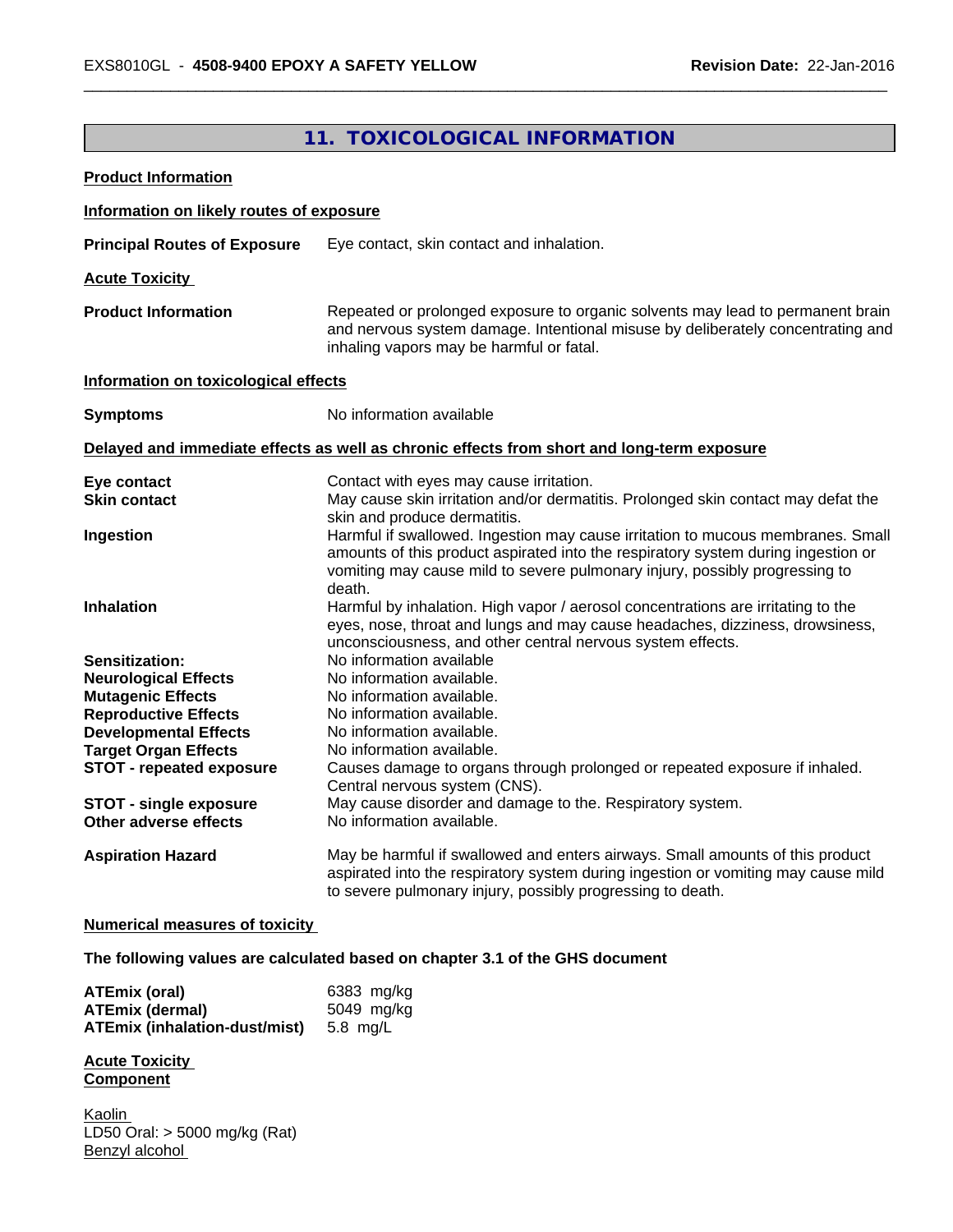LD50 Oral: 1230-1660 mg/kg (Rat) LD50 Dermal: 2,000 mg/kg (Rabbit) LC50 Inhalation (Vapor): > 5,000 mg/m<sup>3</sup> (Rat) Xylene LD50 Oral: 4300 mg/kg (Rat) LD50 Dermal: > 1700 mg/kg (Rabbit) LC50 Inhalation (Vapor): 5000 ppm (Rat, 4 hr.) Propylene glycol monomethyl ether LD50 Oral: 6,600 mg/kg (Rat) LD50 Dermal: 13,000 mg/kg (Rabbit) LC50 Inhalation (Vapor): 10,000 ppm (Rat) Solvent naphtha, petroleum, light aromatic LD50 Oral: 8400 mg/kg (Rat) Titanium dioxide LD50 Oral: > 10000 mg/kg (Rat) LD50 Dermal:  $> 10000$  mg/m<sup>3</sup> (Rabbit) LC50 Inhalation (Dust):  $> 6.82$  mg/L (Rat, 4 hr.) 1,2,4-Trimethylbenzene LD50 Oral: 5000 mg/kg (Rat) LC50 Inhalation (Vapor): 18000 mg/m<sup>3</sup> (Rat, 4 hr.) Ethyl benzene LD50 Oral: 3500 mg/kg (Rat) LD50 Dermal: > 5000 mg/kg (Rabbit) LC50 Inhalation (Vapor): 55000 mg/m<sup>3</sup> (Rat, 2 hr.) **Triethylenetetramine** LD50 Oral: 2500 mg/kg (Rat) LD50 Dermal: 805 mg/kg (Rabbit)

# **Carcinogenicity**

*The information below indicateswhether each agency has listed any ingredient as a carcinogen:.*

| <b>Chemical Name</b> | <b>IARC</b>         | <b>NTP</b> | <b>OSHA Carcinogen</b> |
|----------------------|---------------------|------------|------------------------|
|                      | 2B - Possible Human |            | Listed                 |
| Titanium dioxide     | Carcinoɑen          |            |                        |
|                      | 2B - Possible Human |            | Listed                 |
| <b>Ethyl benzene</b> | Carcinogen          |            |                        |

• Although IARC has classified titanium dioxide as possibly carcinogenic to humans (2B), their summary concludes: "No significant exposure to titanium dioxide is thought to occur during the use of products in which titanium dioxide is bound to other materials, such as paint."

#### **Legend**

IARC - International Agency for Research on Cancer NTP - National Toxicity Program OSHA - Occupational Safety & Health Administration

**12. ECOLOGICAL INFORMATION**

# **Ecotoxicity Effects**

The environmental impact of this product has not been fully investigated.

#### **Product Information**

#### **Acute Toxicity to Fish**

No information available

#### **Acute Toxicity to Aquatic Invertebrates**

No information available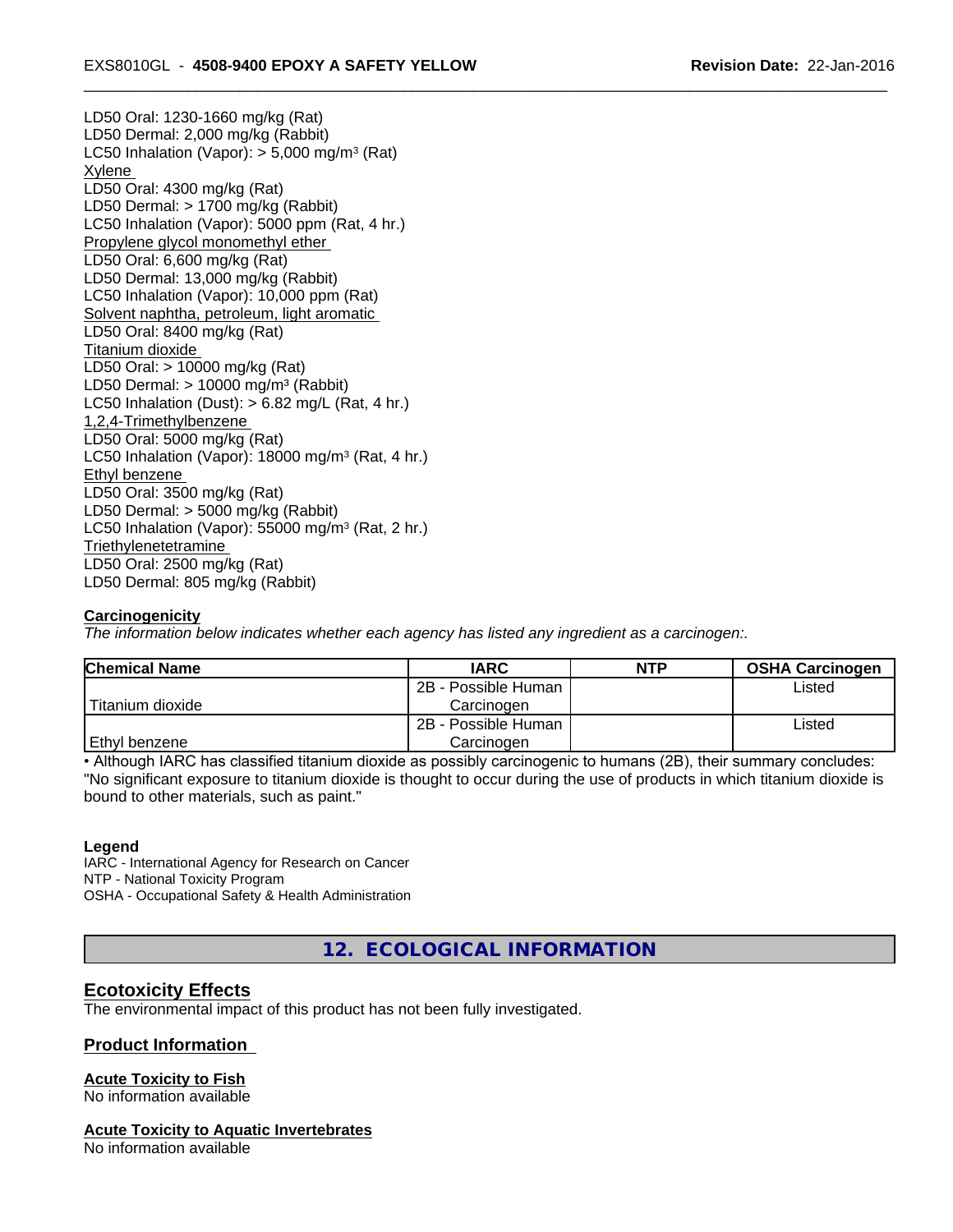#### **Acute Toxicity to Aquatic Plants**

No information available

#### **Persistence / Degradability**

No information available.

#### **Bioaccumulation / Accumulation**

No information available.

#### **Mobility in Environmental Media**

No information available.

**Ozone** Not Applicable

#### **Component**

#### **Acute Toxicity to Fish**

Xylene LC50: 13.5 mg/L (Rainbow Trout - 96 hr.) Titanium dioxide  $LC50:$  > 1000 mg/L (Fathead Minnow - 96 hr.) Ethyl benzene LC50: 12.1 mg/L (Fathead Minnow - 96 hr.)

#### **Acute Toxicity to Aquatic Invertebrates**

Ethyl benzene EC50: 1.8 mg/L (Daphnia magna - 48 hr.)

# **Acute Toxicity to Aquatic Plants**

Ethyl benzene EC50: 4.6 mg/L (Green algae (Scenedesmus subspicatus), 72 hrs.)

#### **13. DISPOSAL CONSIDERATIONS**

| <b>Waste Disposal Method</b>   | Dispose of in accordance with federal, state, provincial, and local regulations.<br>Local requirements may vary, consult your sanitation department or<br>state-designated environmental protection agency for more disposal options. |  |
|--------------------------------|---------------------------------------------------------------------------------------------------------------------------------------------------------------------------------------------------------------------------------------|--|
| <b>Empty Container Warning</b> | Emptied containers may retain product residue. Follow label warnings even after<br>container is emptied. Residual vapors may explode on ignition.                                                                                     |  |

## **14. TRANSPORT INFORMATION**

| DOT                             |                                                                  |
|---------------------------------|------------------------------------------------------------------|
| <b>Proper Shipping Name</b>     | Paint                                                            |
| <b>Hazard Class</b>             | ิว<br>J                                                          |
| UN-No                           | UN1263                                                           |
| <b>Packing Group</b>            | Ш                                                                |
| <b>Reportable Quantity (RQ)</b> | Ethylbenzene: RQ kg= 454.00, Xylenes mixed isomers: RQ kg= 45.40 |
| <b>Description</b>              | UN1263. Paint. 3. III. RQ                                        |
|                                 |                                                                  |

**ICAO / IATA** Contact the preparer for further information.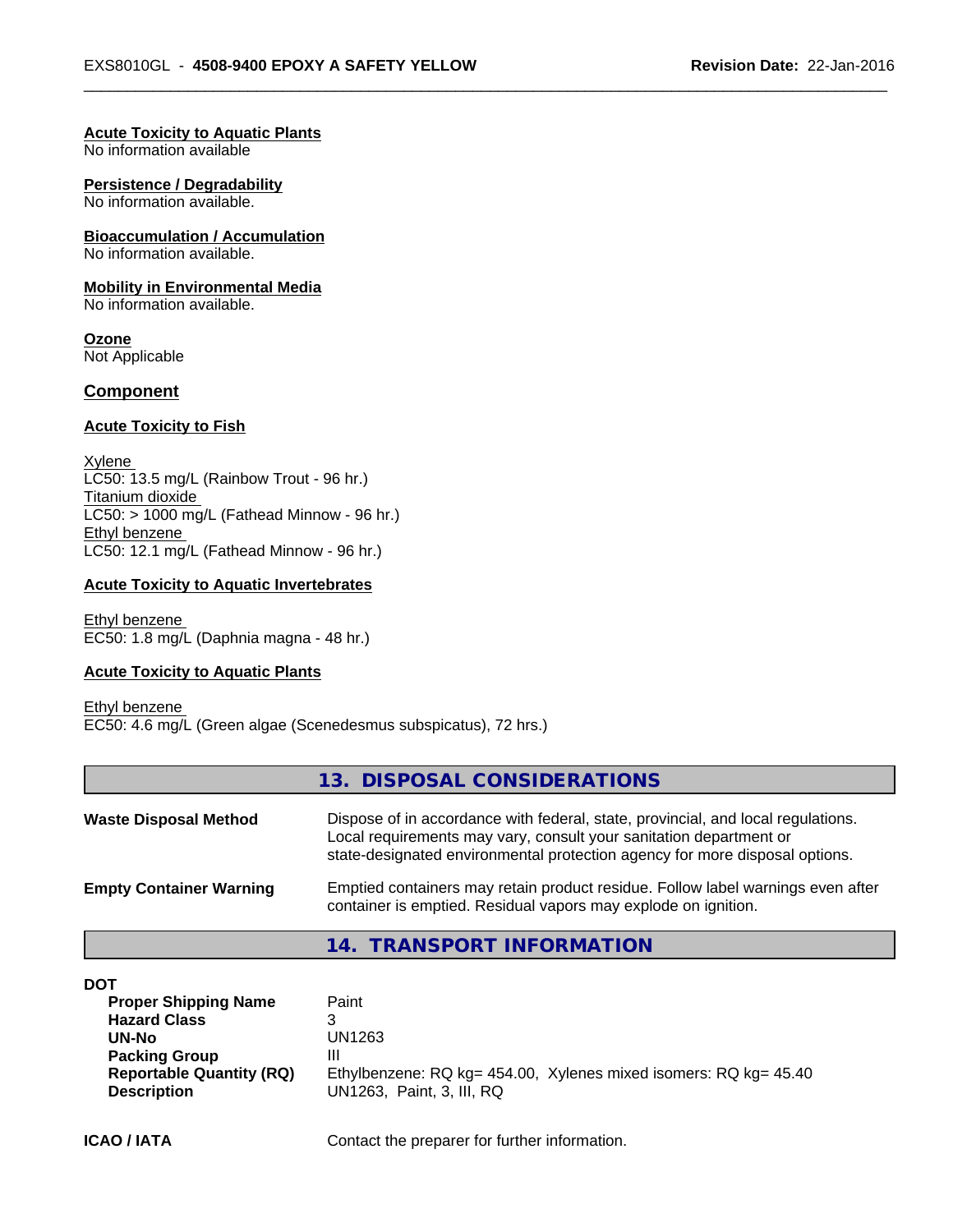**IMDG / IMO** Contact the preparer for further information.

**15. REGULATORY INFORMATION**

# **International Inventories**

| <b>DSL: Canada</b>         | Yes - All components are listed or exempt. |
|----------------------------|--------------------------------------------|
| <b>TSCA: United States</b> | Yes - All components are listed or exempt. |

# **Federal Regulations**

#### **SARA 311/312 hazardous categorization**

| Acute Health Hazard               | Yes |
|-----------------------------------|-----|
| Chronic Health Hazard             | Yes |
| Fire Hazard                       | Yes |
| Sudden Release of Pressure Hazard | Nο  |
| Reactive Hazard                   | N٥  |

#### **SARA 313**

Section 313 of Title III of the Superfund Amendments and Reauthorization Act of 1986 (SARA). This product contains a chemical or chemicals which are subject to the reporting requirements of the Act and Title 40 of the Code of Federal Regulations, Part 372:

| Chemical Name          | CAS-No        | Weight % (max) | <b>CERCLA/SARA 313</b><br>(de minimis concentration) |
|------------------------|---------------|----------------|------------------------------------------------------|
| Xvlene                 | 1330-20-7     | 10             |                                                      |
| 1,2,4-Trimethylbenzene | $95 - 63 - 6$ |                | 1.0                                                  |
| Ethyl benzene          | 100-41-4      |                | 0.1                                                  |

# **Clean Air Act,Section 112 Hazardous Air Pollutants (HAPs) (see 40 CFR 61)**

This product contains the following HAPs:

| <b>Chemical Name</b> | CAS-No    | Weight % (max) | <b>Hazardous Air Pollutant</b><br>(HAP) |
|----------------------|-----------|----------------|-----------------------------------------|
| Xvlene               | 1330-20-7 |                | ∟isted                                  |
| Ethyl benzene        | 100-41-4  |                | ∟isted                                  |

#### **State Regulations**

#### **California Proposition 65**

This product may contain small amounts of materials known to the state of California to cause cancer or reproductive *harm.*

#### **State Right-to-Know**

| <b>Chemical Name</b>              | <b>Massachusetts</b> | <b>New Jersey</b> | Pennsylvania |
|-----------------------------------|----------------------|-------------------|--------------|
| Kaolin                            |                      |                   |              |
| Benzvl alcohol                    |                      |                   |              |
| Xvlene                            |                      |                   |              |
| Propylene glycol monomethyl ether |                      |                   |              |
| Titanium dioxide                  |                      |                   |              |
| 1,2,4-Trimethylbenzene            |                      |                   |              |
| Ethyl benzene                     |                      |                   |              |
| Triethylenetetramine              |                      |                   |              |